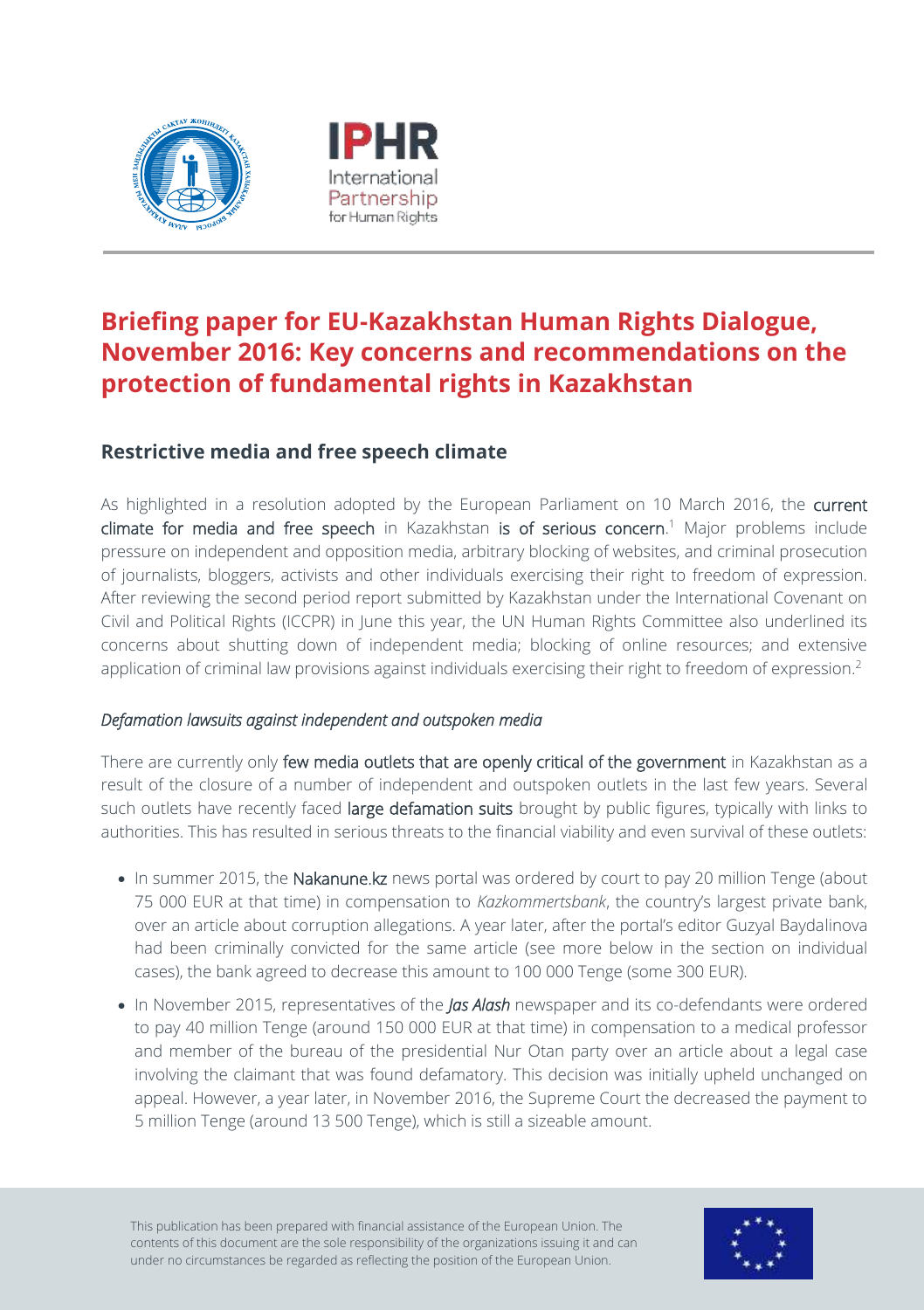- In July 2016, the *Tribuna Sajasi kalam* newspaper lost a defamation suit of 5 million Tenge (over 13 000 EUR) brought by the director of an advertising agency because of an article discussing a criminal case on corruption against him.
- In accordance with a court decision handed down in October 2016, the *Uralskaya Nedelya* newspaper will have to pay 3.5 million Tenge (around 10 000 EUR) to a police officer who sued the newspaper for defamation. The police officer objected to an article that recounted an apology he offered to the newspaper's chief editor Tamara Yeslyamova after she was fined when covering peaceful land reform protests on 21 May 2016. The police officer has denied offering such an apology, although an audio recording of his statements is available. (For more information on the 21 May protests, see the section on peaceful assembly).

While national legislation previously did not establish any limits on the amount that may be awarded to individuals seeking compensation in defamation cases, the new Civil Procedure Code that entered into force in January 2016 provides that the size of state duties payable by claimants in such cases depends on the amount requested (1% of this amount). Human rights groups welcomed this new provision and expressed hope that it would help prevent huge defamation lawsuits against media and journalists. However, as seen in the cases against *Tribuna Sajasi kalam* and *Uralskaya Nedelya*, amounts constituting a serious blow to newspapers with a limited turnover have been awarded also after the entry into force of this provision.

#### *Criminal cases against individuals exercising their freedom of expression*

In another alarming trend, in 2015-2016, authorities have initiated a growing number of criminal cases against journalists, bloggers, activists and other outspoken individuals. It is of particular concern that many of these cases have been initiated under Criminal Code provisions that are so broadly and vaguely worded that they may be implemented to restrict the legitimate exercise of freedom of expression and other fundamental freedoms, in violation of international human rights law. These provisions include Criminal Code article 174, which bans "inciting" social, national or other discord and article 274, which prohibits "spreading information that is known to be false."

In its concluding observations on Kazakhstan adopted this summer, the UN Human Rights Committee expressed concern about these broadly formulated provisions and the use of them to unduly restrict freedom of expression and other rights protected by the ICCPR.<sup>3</sup> It **called on the Kazakhstani State party** to revise the relevant provisions with a view to clarifying and narrowing the broad concepts used in them and to ensure that they comply with the principles of legal certainty and predictability and that the application of this legislation does not suppress protected conduct and speech.<sup>4</sup>

Defamation also remains criminalized in Kazakhstan, with special protection granted to public officials, which is highly problematic in the light of freedom of expression.

In a recent case of concern, *Nakanune.kz* news portal editor Guzyal Baydalinova was imprisoned in May 2016 when found guilty of "spreading information known to be false" because of an article about corruptions allegations; later she was released on probation. Activists Ermek Narymbaev, Serikzhan Mambetalin and Bolatbek Blyalov were all banned from engaging in public activities for several years after being convicted of "inciting discord" through social media posts at the beginning of 2016. Civil society activists Maks Bokayev and Talgat Ayan, who were arrested in connection with countrywide land reform protests last spring (see more in the section on freedom of peaceful assembly) are currently on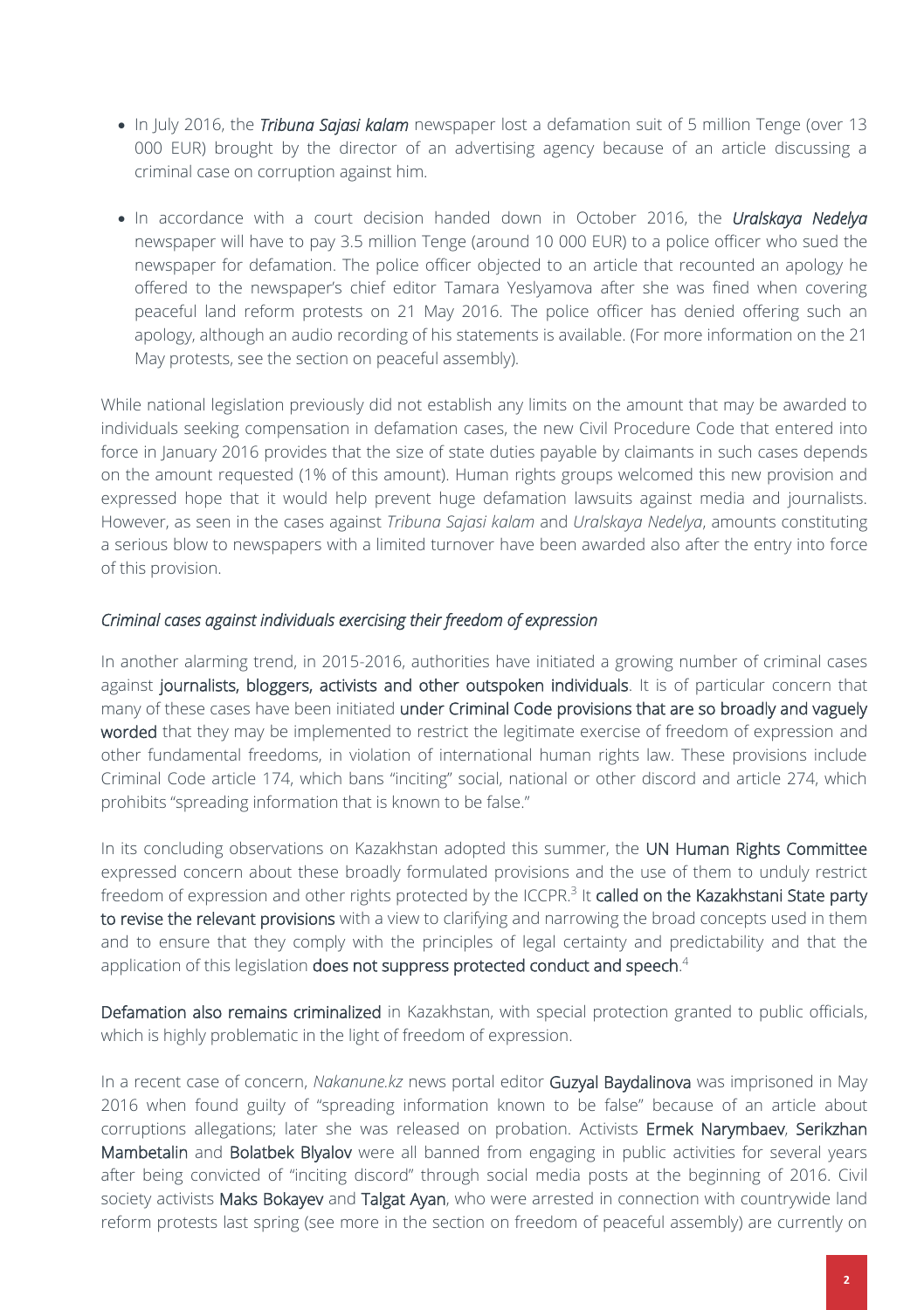trial on charges of "spreading information known to be false" and "inciting discord". (All these and additional cases of concern are described in the section on individual cases below).

Aside from being subjected to penalties set out by Kazakhstan's Criminal Code, several activists convicted of "inciting discord" have been included on a "list of organizations and individuals associated with the financing of terrorism and extremism" published by the Ministry of Finance.<sup>5</sup> The Ministry of Finance has stated that this list was published in accordance with amendments to legislation on counteracting money laundering adopted last year and that it is aimed at implementing recommendation no. 6 of the Financial Action Task Force (FAFT) on targeted financial sanctions related to terrorism and terrorist financing.<sup>6</sup> It is of serious concern that those featuring on the list, who are subjected to restrictions on their financial operations on this ground, have been included on the basis of unclear criteria and without any court decision sanctioning such a measure.

### *Blocking of websites*

Cases of blocking of news, social media and other websites are regularly reported. The Committee on Communications and Information of the Ministry of Investment and Development closely monitors online content and initiates measures against websites featuring content deemed unlawful. According to existing legislation, this committee may request providers to block access to internet resources based on either a court decision or a request from the General Prosecutor's Office. It is highly problematic that access to websites may be fully blocked because of allegations that certain material posted on them is illegal. A glaring example is that of the popular blog platform LiveJournal, which was blocked for four years for allegedly hosting "extremist" content before access was restored in November 2015.

In other cases, media, opposition and other websites have been blocked in the country without any official explanation of the reasons for this. For example, the regional Fergana News site became inaccessible in Kazakhstan starting in August 2014 after it reported on an inter-ethnic incident in southern Kazakhstan. Two years later, in September 2016, access to the site was restored.<sup>7</sup> In connection with the planned country-wide peaceful protests on land reform issues on 21 May 2016 (see more in the section on freedom of peaceful assembly), several news and social media sites, such as the Kazakhstani service of Radio Free Europe/Radio Liberty, Facebook, Periscope and Google services became unavailable without explanation. Other sites, such as the sites socialismkz.info and npravo.org associated with Kazakhstan's Social Movement have recently been subjected to invasive DDoS-attacks bringing them offline.

### *Recommendations*

The Kazakhstani authorities should be requested to:

- Ensure that all media outlets in the country can operate without pressure and undue interference.
- Ensure that defamation lawsuits brought against media outlets are considered in an impartial and unbiased way, in full accordance with international due process and fair trial standards, as well as that possible compensation for moral damages awarded in such lawsuits do not jeopardize the financial viability and result in enforced closures of media outlets.
- Bring Criminal Code 174 and 274 into compliance with international human rights standards and ensure that they are not used to restrict protected conduct and speech, in accordance with the recommendations of the UN Human Rights Committee. Decriminalize defamation.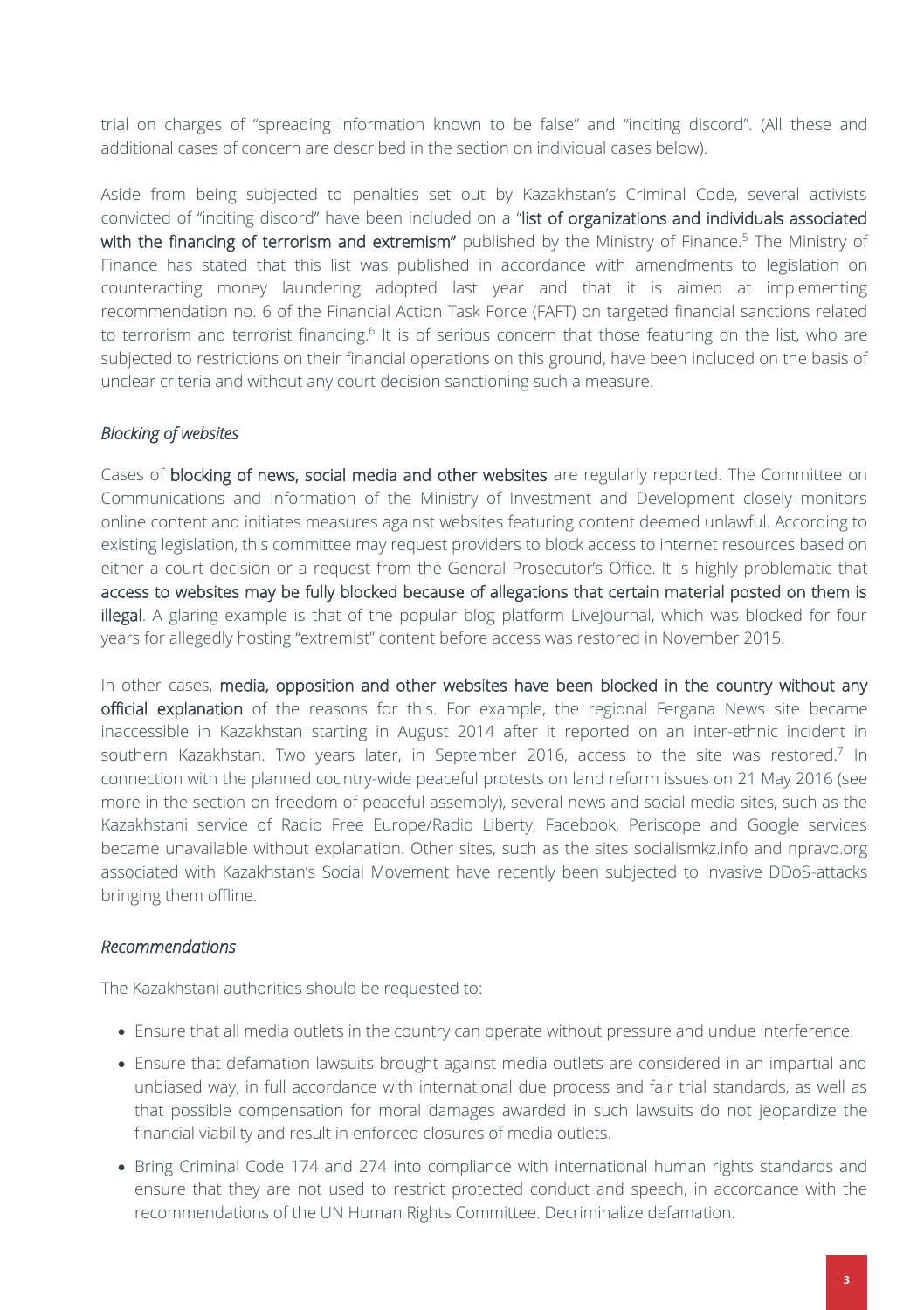- As called for by the UN Human Rights Committee, refrain from using criminal provisions as tools to suppress the expression of dissenting opinions beyond the narrow restrictions permitted under article 19 of the ICCPR. Ensure that no one is arrested, charged with criminal offences or convicted for legitimately exercising their right to freedom of expression; reverse any convictions handed down on such grounds; and release any individuals deprived of their liberty for such reasons.
- Stop arbitrarily blocking websites and ensure that any measure to limit access to online content deemed unlawful is strictly necessary, limited to that specific content and sanctioned by court in full accordance with due process standards.
- Ensure that measures taken to implement FATF recommendations do not arbitrarily restrict the rights of individuals and organizations, without any opportunity for them to legally challenge the measures in question. In this context, the Kazakhstani authorities should pay particular attention to the revised FATF recommendation no. 8, which sets out that states should "review the adequacy of laws and regulations that relate to non-profit organisations which the country has identified as being vulnerable to terrorist financing abuse."

# **Freedom of association: Problematic legislation and inspections**

#### *New NGO legislation*

New NGO legislation that entered into force in December 2015 was widely criticized by civil society prior to its adoption.<sup>8</sup> This legislation contains a number of provisions that are of concern in the light of the internationally protected right to freedom of association.<sup>9</sup> In particular, it grants the Ministry of Culture and Sports broad powers to oversee NGO activities, including by managing a new government database on NGOs. If NGOs fail to provide required information or provide "incorrect" information to this database, they may be fined or have their activities suspended for three months. A first deadline for NGOs to report information for inclusion in the new database expired at the end of March 2016, and this information is now being processed. NGO representatives have objected to the reporting requirement by pointing out that it adds to extensive reporting obligations that already previously existed for NGOs and that it provides for discriminatory treatment of NGOs in relation to other types of legal entities. Questions have also been raised with respect to the resources of the Ministry of Culture and Sports to deal with tens of thousands of reports from NGOs operating in in the country.

In its concluding observations on Kazakhstan adopted this summer, the UN Human Rights Committee highlighted the concerns voiced by civil society regarding the new NGO legislation and called on the Kazakhstani authorities to ensure that this legislation is not used as "a means of undue control and interference".<sup>10</sup>

Kazakhstan's current Criminal Code, which entered into force in January 2015, also contains a number of provisions that threaten the freedom of association of NGOs. Among others, it sets out penalties for members of public associations for "unlawful interference" in the activities of state agencies and characterizes "leaders" of public associations as a separate category of offenders.

#### *New Tax Code provisions*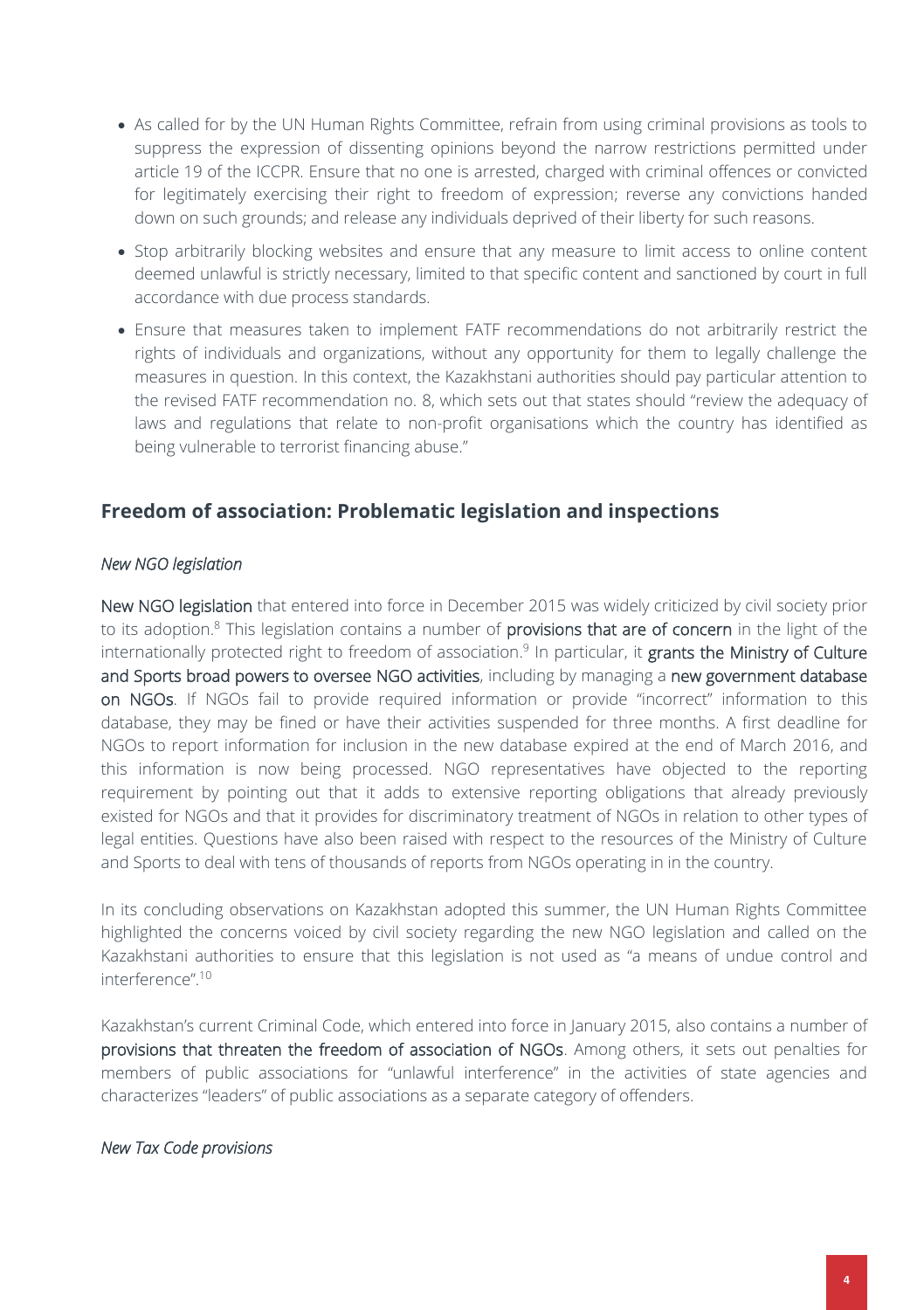There are concerns that recent Tax Code amendments may be implemented in violation of freedom of association, freedom of expression and other fundamental rights protected by international and national law.

According to amendments that entered into force as of 11 October 2016<sup>11</sup>, all individuals and organizations receiving foreign funding for the provision of legal assistance, public opinion studies or information gathering/analysis/dissemination are required to report their receipt of these funds to tax authorities. This should be done within ten days after a transaction is made, as well as on a quarterly basis. A public database containing information on foreign funding received for the activities in question will be created and made available on the website of the State Revenue Committee of the Ministry of Finance. Violations of the new requirements may result in fines.

It is not yet clear how the new Tax Code provisions will be applied in practice, but it is problematic that the new reporting requirement applies only to foreign funding received for certain types of activities that the authorities deem "suspicious". In particular in a climate where "foreign agents" rhetoric and the like is already widespread, the publication of details on foreign funding received for such activities may stigmatize and endanger organizations and activists, monitors, journalists, bloggers and others. The new provisions will also mean yet another reporting obligation for NGOs involved in the types of activities concerned.

### *NGO inspections*

Recently several human rights NGOs have been the targets of intrusive inspections by tax authorities. This development gives rise to concern about intimidation and undue interference into the activities of NGOs.

The Almaty-based NGO International Legal Initiative (ILI) was subjected to an unscheduled inspection in August 2016. ILI learned that the inspection was carried out at the initiative of the State Revenue Committee of the Ministry of Finance, but was not informed about the grounds for it. The NGO believed that the inspection was related to its opposition to the new NGO legislation adopted at the end of 2015 (see above). ILI has declined to comply with the new reporting requirement introduced by this legislation and has filed a complaint about it with court. This complaint was rejected in summer 2016, a decision that was upheld on appeal in September 2016. Currently a cassation appeal filed by the ILI is pending.

The Astana-based NGO Kadir-Kasiet, which works to promote the security of human rights defenders, was similarly subjected to an inspection by officials from the State Revenue Committee in September 2016. These officials requested information about different aspects of the organization's funding and activities, claiming that they were acting on the basis of an unspecified order issued by Ministry of Finance following a complaint against several NGOs received by this ministry.

### *Trade Union Law*

The new Trade Union Law that entered into force in 2014 requires mandatory affiliation of trade unions to regional, branch or federal trade union structures, depending on the level on which they operate. Among others, the UN Special Rapporteur on the rights to freedom of peaceful assembly and of association has criticized the requirements of the new law, saying that it "denies trade unions the right to freely form and join labour organizations of their choice".12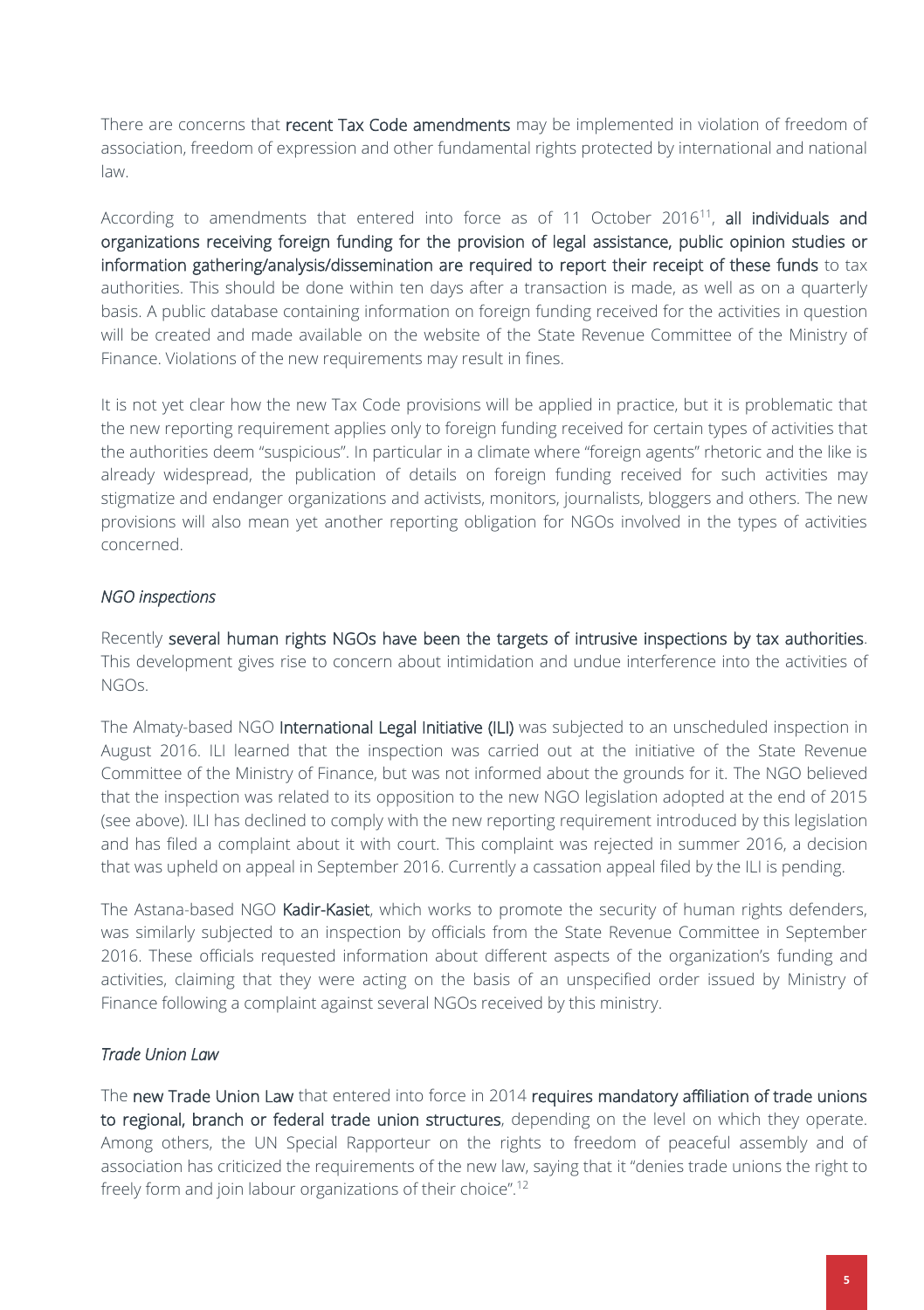For many trade unions, it proved a difficult endeavour to re-register under the new law. For example, the Confederation of Free Trade Unions of Kazakhstan (CFTUK) reported about the repeated failure of this federation and its member unions to obtain re-registration. Finally, in February 2016, the legal successor of the CFTUK, the Confederation of Independent Trade Unions of Kazakhstan (CFIUKR) was registered as a new federal-level trade union. Other independent trade unions such as Aktau and Zhanarty remain unregistered. Independent trade union members in the Mangistau region have also reportedly faced intimidation and pressure by employers to join state-controlled trade union structures.<sup>13</sup>

### *Recommendations*

The Kazakhstani authorities should be requested to:

- Revise the new NGO legislation adopted at the end of 2015 to ensure that it does not allow for undue restrictions on the right to freedom of association of NGOs, in violation of Kazakhstan's international human rights obligations.
- Revoke the recent Tax Code amendments requiring individuals and organizations to report on foreign funding due to their discriminatory and stigmatizing character.
- Amend provisions of the new Criminal Code that impose restrictions on freedom of association that are incompatible with international human rights standards.
- Ensure that NGOs are not subjected to undue interference into their activities and that any tax or other inspections of NGOs have a legal basis and are carried out in compliance with Kazakhstan's international human rights obligations.
- Revise the Law on Trade Unions to ensure that it corresponds to international standards on freedom of association and trade union rights and ensure that all trade unions, including small and independent ones are able to obtain registration and operate without obstruction.

# **Violations of the right to freedom of peaceful assembly**

The right to freedom of peaceful assembly continues to be violated in law and practice in Kazakhstan. While current legislation requires the organizers of assemblies to obtain permission in advance, permission is often denied on different pretexts or protests are only allowed in remotely located venues that have been specifically designated for this purpose. Peaceful unauthorized protests are regularly dispersed by police, and organizers and participants are detained and warned, fined and subjected to administrative arrests. Trials in these cases are frequently marred by fair trial and due process violations. Authorities also use the tactics of "preventive" detentions of civil society activists ahead of planned protests, and journalists have repeatedly been detained when covering unauthorized assemblies.

In April-May 2016, unprecedented wide-scale peaceful protests on land reforms took place in Kazakhstan. Protestors objected to recent amendments to the Land Code that increase the rights of foreigners to lease land in the country, fearing it would result in foreign investors gaining control of large land areas. At the same time, as they evolved, the protests did not only concern the planned land reforms but also broader issues of discontent with the current regime, and the participants included a range of citizens with different backgrounds.

In a partial concession to the criticism expressed about the planned land reforms, in early May 2016, the president introduced a moratorium on the implementation of the amendments to the Land Code, and a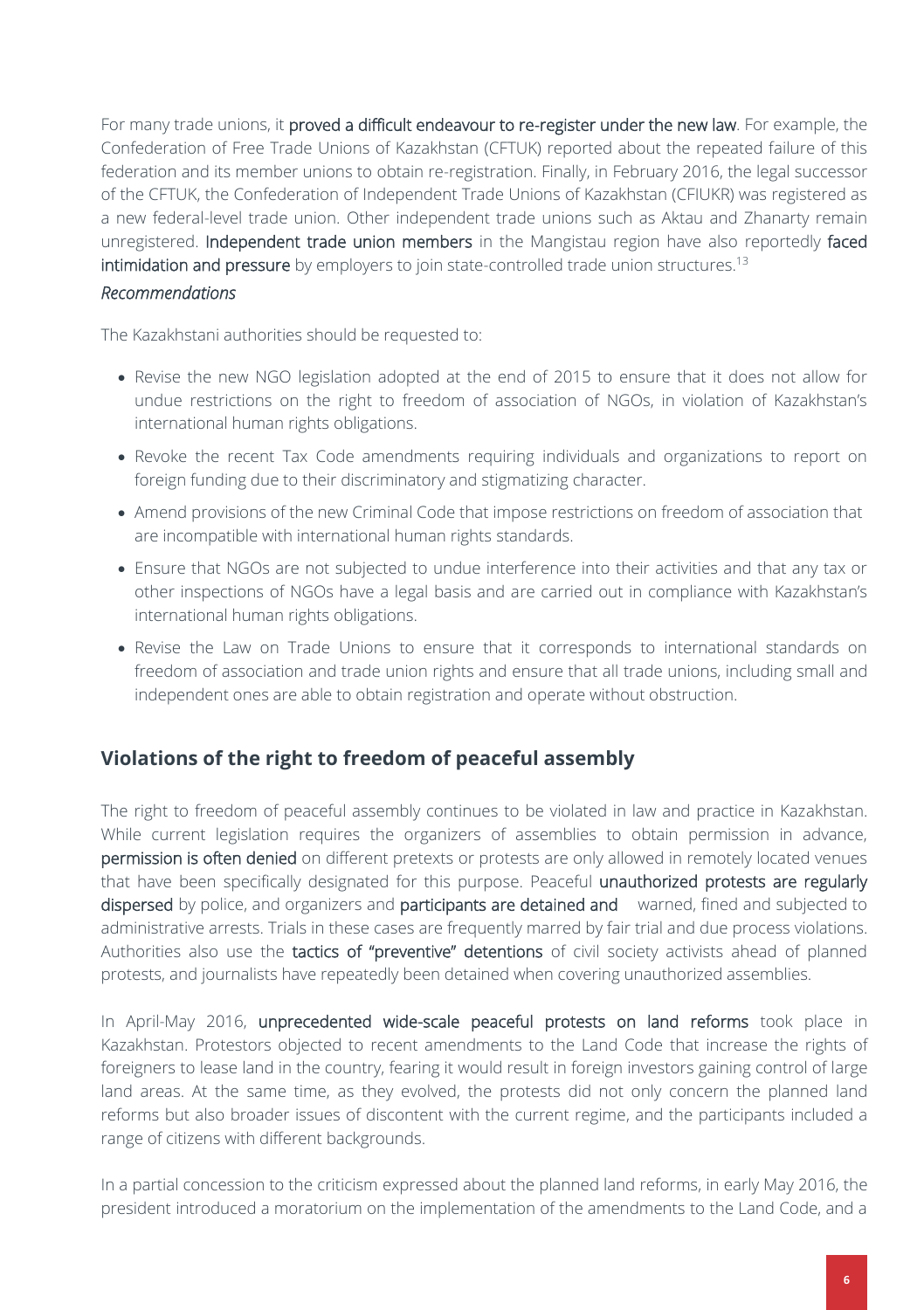government commission was established to consider this issue. However, the government's response to the peaceful protests was predominantly repressive.

This was in particular the case on 21 May 2016, when people gathered in cities across the country to voice discontent, including in Astana, Almaty, Uralsk, Kostanai and Pavlodar. On this day, hundreds of protestors were detained, a majority of them in Almaty and Astana but also in other cities. Most of those detained were released after being held for several hours, but according to statistics from the General Prosecutor's Office, a total of 51 individuals were brought to court and given administrative penalties on charges of violating the procedure for holding assemblies. Requests to hold protests submitted to authorities in advance in different cities had been rejected and therefore the authorities considered the protests unsanctioned. Human rights defenders and journalists monitoring developments were also detained, with some being subjected to "preventive" arrests as they were on their way to protest venues. Prior to 21 May, around two dozen civil society activists, human rights defenders and social media users had already been detained and fined or locked up for up to 15 days since the land reform protests began in late April 2016. Most of these were targeted in the week leading up to the planned 21 May protests as the authorities apparently were attempting to thwart these protests. A number of activists and journalists were also warned by police not to participate in the protests on 21 May.

Moreover, several well-known civil society activists have been charged with criminal offenses or interrogated as witnesses in apparent retaliation for their participation in the land reform protest movement. Among these are Maks Bokaev and Talgat Ayan who are currently on trial on charges of "disseminating information known to be false", "inciting social discord" and "violating the procedure for holding protests" and Makhambet Abzhan who was sentenced to one year limited freedom (increased to two years on appeal) for allegedly resisting police. (More information on these cases can be found in the section on individual cases below.)

Following his visit to Kazakhstan in January 2015, the UN Special Rapporteur on the freedom of peaceful assembly and of association concluded that the government's approach to regulating assemblies "deprives the right of its meaning".<sup>14</sup> He called on the Kazakhstani authorities to adopt a new law on assemblies that complies with international human rights law.<sup>15</sup> A similar recommendation was made by Kazakhstan's presidential Human Rights Commission in October 2015.<sup>16</sup> After reviewing Kazakhstan's compliance with the ICCPR at its June 2016 session, the UN Human Rights Committee called on the Kazakhstani government to "revise all relevant regulations, policies and practices with a view to ensuring that any restrictions on freedom of assembly comply with the strict requirements of article 21 of the Covenant".<sup>17</sup>

In May this year, the Special Rapporteur on the freedom of peaceful assembly and of association together with the Special Rapporteur on the situation of human rights defenders, the Special Rapporteur on freedom of opinion and expression and the First Vice-Chair of the UN Working Group on Arbitrary Detention expressed concern about mass arrests, detention and criminal prosecutions following demonstrations over proposed land reforms across the country. They noted that arrests, detention and criminal prosecutions were being "used to deter and punish those protesting and expressing their voices against the land law" and called on Kazakhstan's government to "immediately end all forms of persecution and take effective measures to protect civil society."<sup>18</sup>

#### *Recommendations*

The Kazakhstani authorities should be requested to: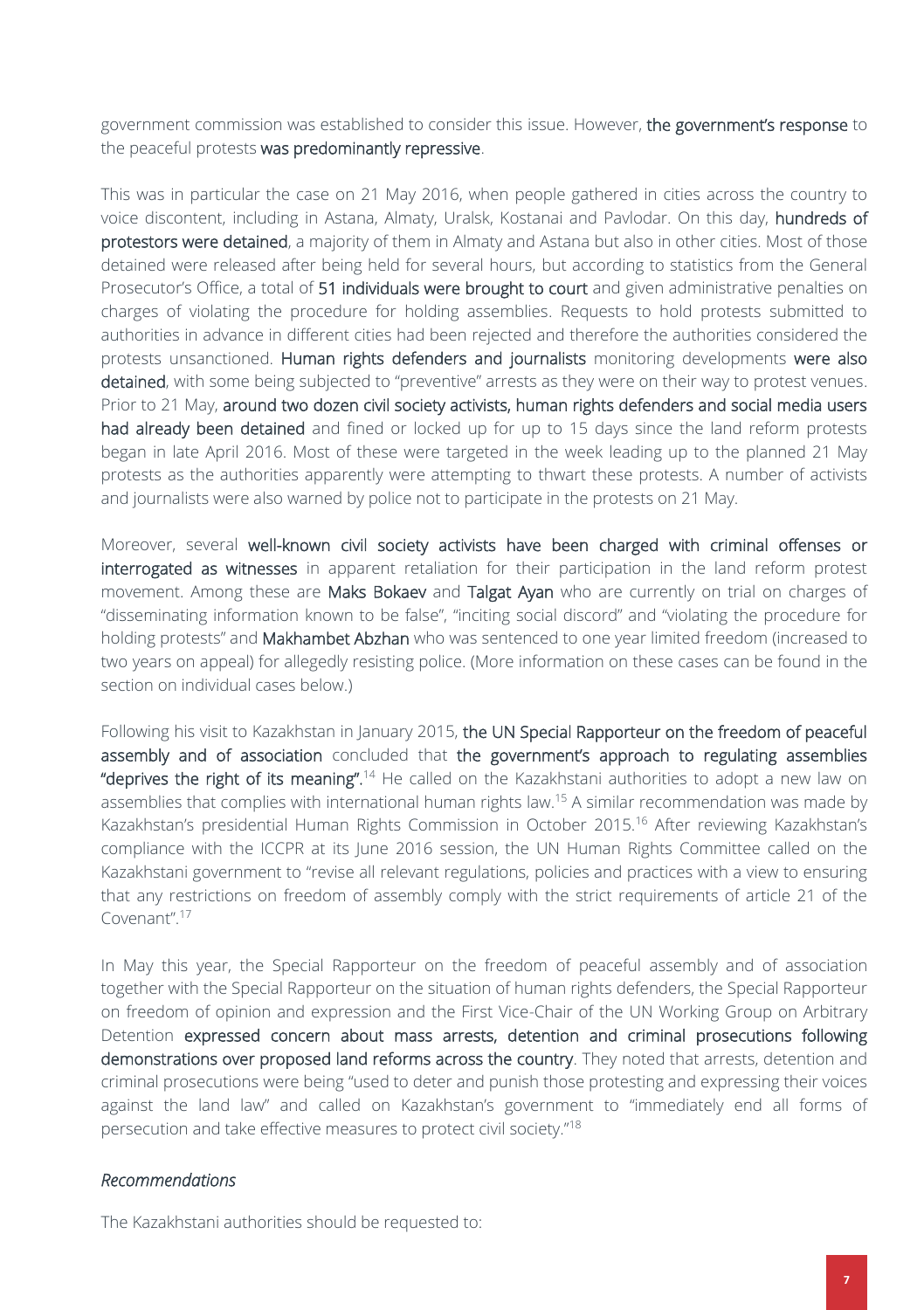- In accordance with the recommendations of UN human rights bodies, elaborate and adopt new legislation regulating the holding of assemblies that is consistent with international human rights standards.
- Allow peaceful protests to take place without undue interference by authorities; and refrain from penalizing the organizers and participants in assemblies held without prior authorization.
- Drop all criminal charges against those prosecuted because of their participation in the land reform protests.
- Take concrete and effective measures to implement the recommendations made by the UN Special Rapporteur on freedom of peaceful assembly and of association in the outcome report on his 2015 mission to Kazakhstan.

# **Restrictions on freedom of religion**

The 2011 Law on Religious Activity and Religious Associations has been widely criticized both nationally and internationally. As highlighted in a report issued by KIBHR at the end of 2015,<sup>19</sup> this law provides for serious restrictions on religious activities, including worship, missionary activities and the distribution of religious literature. It sets out excessive membership requirements for religious communities to obtain registration, while banning activities of unregistered religious groups. These provisions are not compatible with international human rights standards. In its monitoring of the application of the religion law, KIBHR has also documented a pattern of violations of the rights of believers, as well as discrimination, stigmatization and harassment of religious minority communities.

This is only one example of harassment against a religious minority community:

• Law enforcement authorities carried out searches of the premises of the New Life Pentecostal Church, as well as the homes of its leaders in Almaty on 25 March 2016, the day the community was marking Good Friday. During the searches, computers, financial documents and church funds were confiscated. According to information from the police, the searches were sanctioned by court already in January 2016 and were carried out as part of a criminal case on fraud that was opened last summer on the basis of complaints filed by private individuals. The church had not previously been informed about any criminal case against it and has denied any wrongdoing. The New Life Pentecostal Church had also previously been subjected to harassment by authorities.<sup>20</sup> As of late October 2016, there was no news about the alleged criminal case initiated against the community.

The case of Seventh Day Adventist Yklas Kabduakasov, who was imprisoned in late 2015 for "inciting religious discord", forms part of a worrying trend of using charges of "inciting discord" against individuals exercising their fundamental freedoms. (See more on his case in the section on individual cases below).

In its concluding observations on Kazakhstan adopted in summer 2016, the UN Human Rights Committee expressed concern about the broad formulation of Criminal Code provisions on "inciting" religious and other enmity, as well as "extremism" and called on the Kazakhstani State part to bring this legislation into full compliance with its obligations under the Covenant.<sup>21</sup> The Committee also voiced concern about reports that counter-terrorism activities have targeted in particular members or presumed members of banned or unregistered Islamic groups, such as the Tabligh Jamaat.<sup>22</sup> According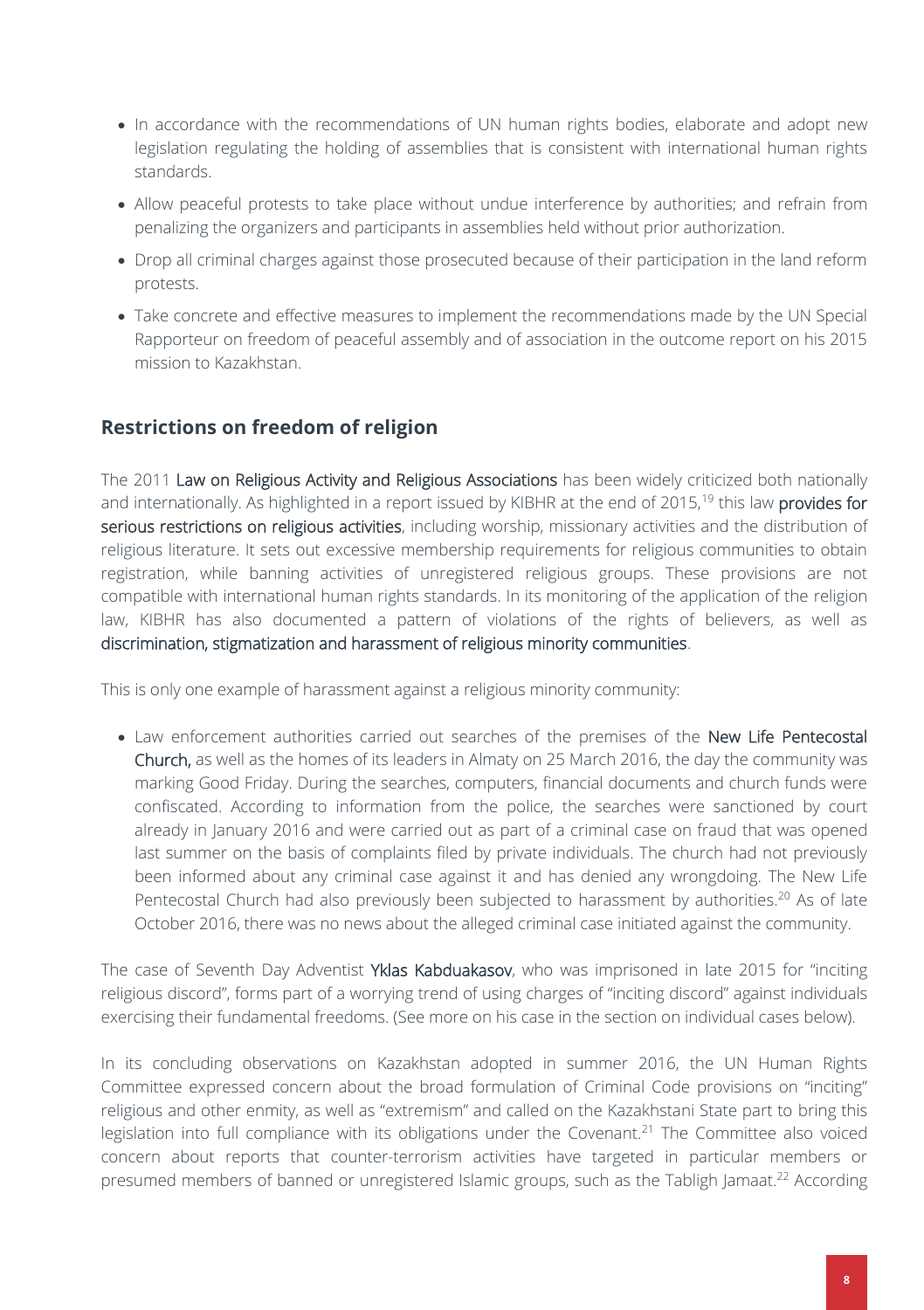to Forum 18, since the end of 2014, some 30 members of such groups have been convicted on "extremism" related charges for exercising the right to freedom of religion or belief.<sup>23</sup>

### *Recommendations*

The Kazakhstani authorities should be requested to:

- Revise the Law on Religious Activity and Religious Associations to bring it into compliance with international human rights standards.
- Ensure that religious minority communities and their members are able to practice their right freedom of religion without intimidation and harassment.

### **Implementation of UN treaty body decisions in individual cases**

The UN Human Rights Committee, the Committee against Torture and the Committee on the Elimination of Discrimination against Women have issued over a dozen decisions on individual complaints from Kazakhstan, finding violations of the rights of the complainants. However, in most cases, the Kazakhstani authorities have failed to take effective measures to comply with the decisions of the treaty bodies concerning how to remedy violations and prevent similar violations in the future.

Many of the treaty body decisions issued on Kazakhstan to involve violations of the right to freedom from torture and ill-treatment (for more information on such cases, see the submission on torture issues prepared for the EU-Kazakhstan Human Rights Dialogue by the Kazakhstan Coalition against Torture, IPHR and the Helsinki Foundation for Human Rights). The following three cases concern fundamental rights and freedoms:

- In October 2014, the UN Human Rights Committee for the first time adopted views on a complaint concerning restrictions on holding peaceful assemblies in Kazakhstan.<sup>24</sup> The Committee found that the Kazakhstani authorities violated articles 9, 19 and 21 of the ICCPR (the right to liberty and security of person, the right to freedom of expression, and the right to freedom assembly) by arresting and fining civil society activist Bakhytzhan Toregozhina for holding an art-mob without advance permission in 2010. The Committee concluded that the State party has an obligation to provide Toregozhina with an effective remedy, including by providing her adequate compensation and reimbursing her legal costs. It also held that the State party has an obligation to revise national legislation to prevent similar violations in the future. Civil society representatives welcomed the Committee's decision as a precedent-setting case. However, Toregozhina's efforts to obtain compensation in accordance with the Committee's decision have been unsuccessful. Her inquires to relevant authorities have not yielded any constructive responses and lawsuits filed by her have been rejected by court.
- $\bullet$  In another decision issued in March 2016<sup>25</sup>, the Human Rights Committee found violations of articles 9, 14 and 19 of the ICCPR (the right to liberty and security of person, the right to a fair trial and defence and the right to freedom of expression) in the case of journalist Ramazan Yesergepov. After Yesergepov published an article about unlawful activities of security services in November 2008, he was arrested and in August 2009, he was sentenced to three years in prison on charges of collecting and publishing state secrets. During the trial, he was denied access to a lawyer of his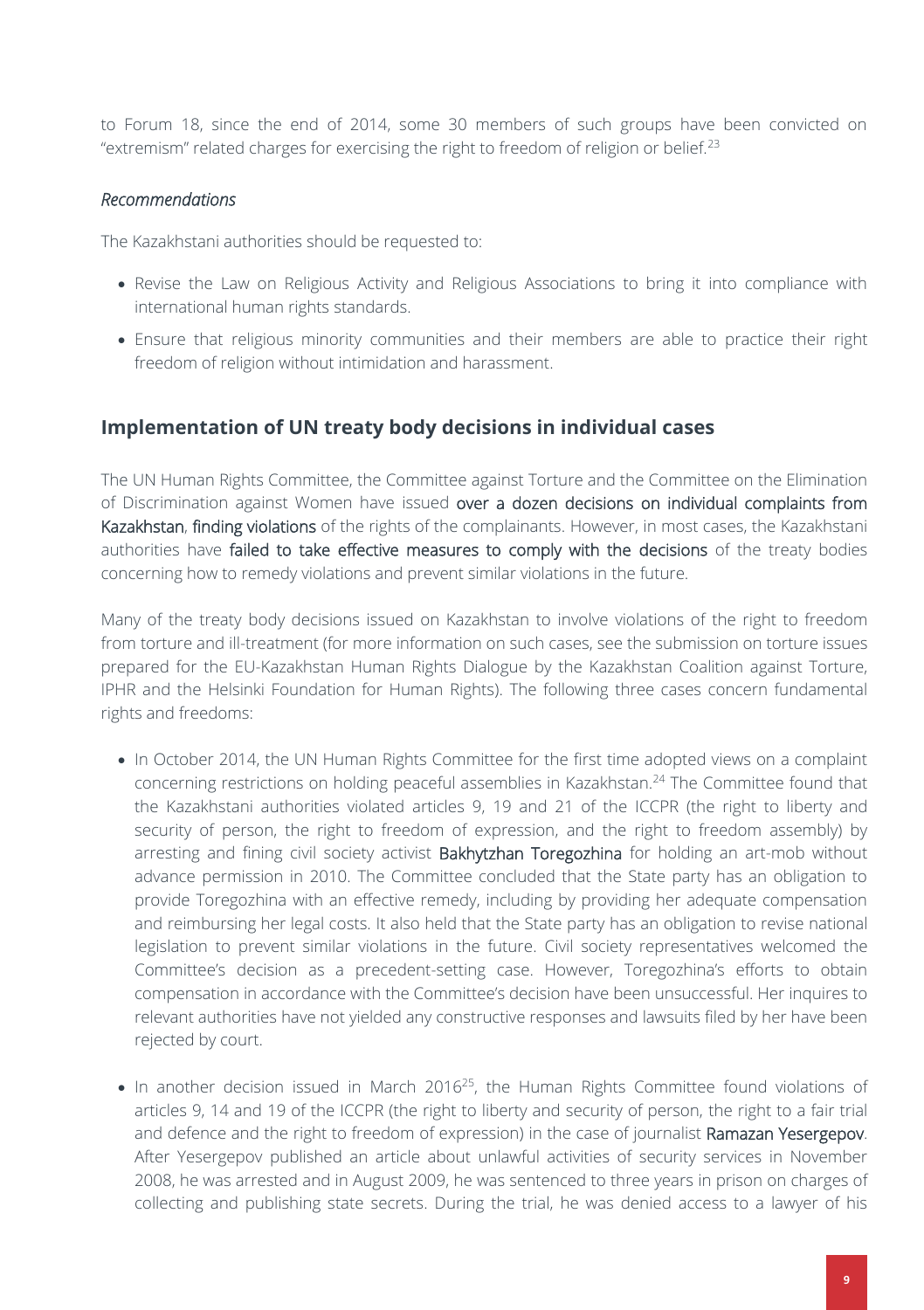choice. After serving out his sentence, he was released in January 2012. On the basis of the Human Rights Committee's decision, Yesergepov filed two lawsuits with court: in one of these, he requested moral compensation; in the other one, he asked for a review of the verdict in his case. The first lawsuit was dismissed by an Almaty district court on procedural grounds, a decision that was upheld on appeal. When considering the second lawsuit, the Zhambyl Regional Court failed to look into the details of the Human Rights Committee's findings and simply concluded that the earlier ruling in Yesergepov's case was lawful.

 $\bullet$  In a decision adopted in July 2015<sup>26</sup>, the Committee on the Elimination of Discrimination against Women (CEDAW) found several violations of the rights of **Anna Belousova** under the corresponding convention. It called on the Kazakhstani State party to provide Belousova appropriate reparation, including adequate financial compensation for moral and material damages caused to her as the result of the violations of her rights. It also called on the State party to adopt comprehensive legislation to combat sexual harassment in the workplace. When working as a staff member in a cloakroom at a primary school, Belousova was subjected to sexual harassment and extortion attempts by the school principal. Complaints submitted by Belousova to relevant authorities did not result in any effective investigations or action to hold the perpetrator accountable. The Kazakhstani authorities have also failed to implement the CEDAW decision in her case. In September 2016, the Kostanay Regional Court upheld a decision by a lower level court to reject a lawsuit filed by Belousova requesting compensation.

#### *Recommendations*

The Kazakhstani authorities should be requested to:

 Take prompt and effective measures to ensure full implementation of the decisions adopted UN treaty bodies in response to individual complaints from Kazakhstan, including in the cases of Bakhytzhan Toregozhina, Ramazan Yesergepov and Anna Belousova.

### **Individual cases of concern**

The cases described below are of particular concern to us. We urge the EU to raise these cases prominently with the Kazakhstani authorities and to insist that the rights of the individuals concerned are respected in accordance with Kazakhstan's obligations under international human rights law.

### *Journalists*

• On 3 October 2016, a local Astana court convicted Chair of the Union of Journalists and National Press Club Head Seytkazy Matayev and his son independent KazTAG News Agency Director Asset Matayev on charges of tax evasion (Criminal Code article 245) (the former) and fraud (article 190) (both). The charges against them were related to the use of funds obtained through government tenders, as well as from the state Kazakhtelecom. Matayev the older was sentenced to six years in prison and his son to five years in prison and both of them were prohibited from holding leading positions in public, commercial organizations for the rest of their lives. The two had been under house arrest since February 2016 and March 2016, respectively.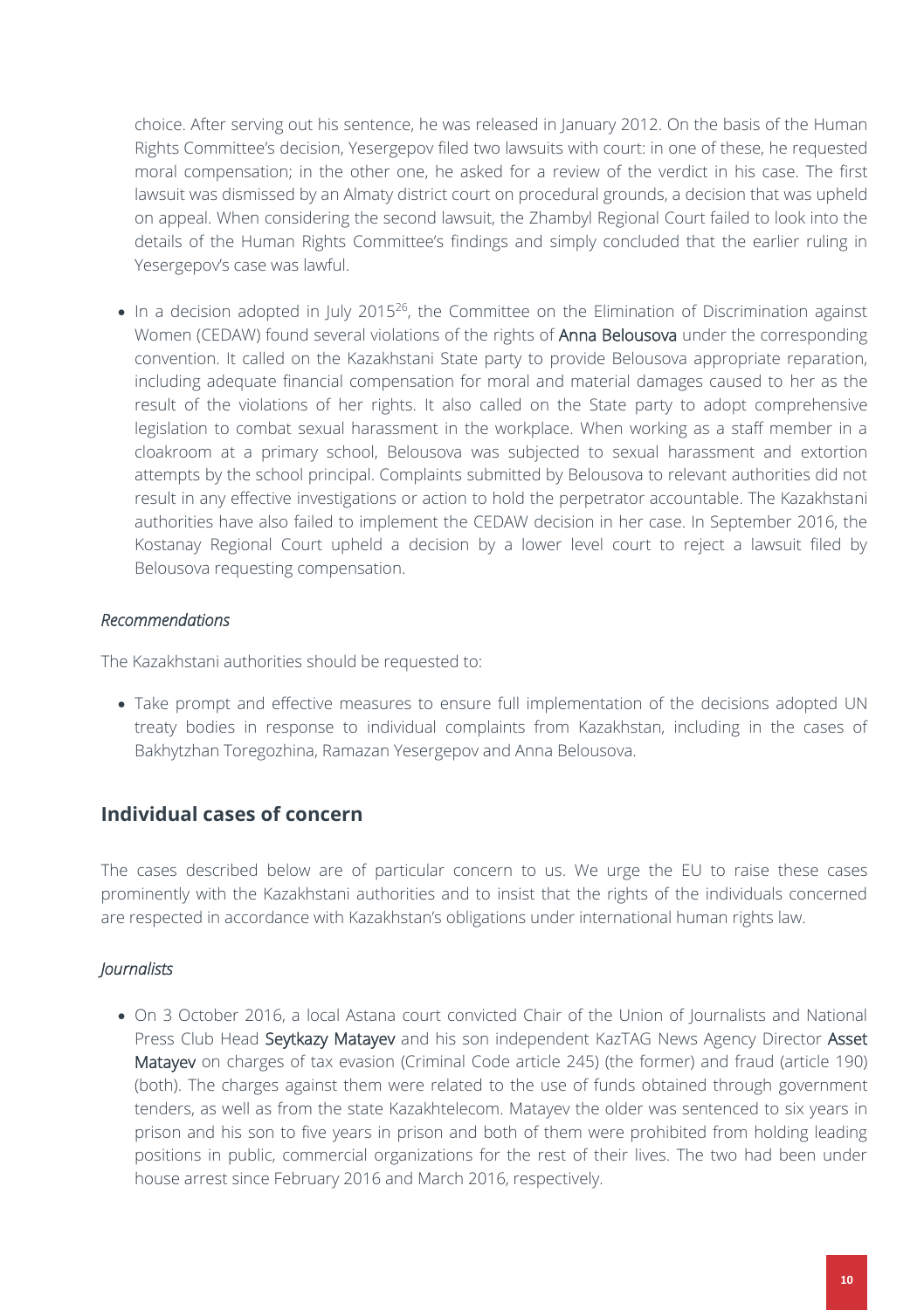This case has prompted widespread concern within and beyond the country's journalist community. According to a journalist-initiated appeal that has received over 300 signatures, the case "may be interpreted as an attempt to restrict freedom of speech and put an end to the activities of the KazTAG information agency and the National Press Club."<sup>27</sup> Following the announcement of the verdict, the president of the Adil Soz Free Speech Foundation described it as "abuse of law and common sense".<sup>28</sup> During the trial, the court repeatedly rejected motions filed by the defence and refused, among others, to admit as evidence audit results provided by the defence. The court also refused to reschedule hearings in view of the health concerns of Seytkazy Matayev, who suffers from high blood pressure and required emergency care on several occasions during the trial.

KazTAG is a private news agency, while the facilities of the National Press Club are frequently used for press conferences held by NGOs, opposition members and other public figures.

The appeal hearing in the case is expected to take place at the beginning of December 2016.

• In December 2015, law enforcement authorities searched the office of the Nakanune.kz news portal, as well as the homes of several of its journalists after a criminal case was opened against the portal over an article about corruptions allegations. The news portal had previously been held accountable for defamation on the basis of a civil lawsuit brought by *Kazkommertsbank* (see also the section on freedom of expression and the media above).<sup>29</sup> Nakanune.kz editor Guzyal Baydalinova was arrested a few days after the searches and in May 2016, she was found guilty of "spreading information known to be false" (Criminal Code article 274) and sentenced to 1.5 years in prison. KIBHR and Adil Soz strongly protested this sentence, stating that the conviction and imprisonment of a journalist for the publication of controversial opinions constitute a serious violation of international free speech standards. $^{30}$ 

On 12 July 2016, an appeal court replaced Baydalinova's prison sentence with a suspended one and she was released on probation. Shortly before the appeal decision Tahir Kaldybaev, a businessman who was deemed to have ordered the Nakanune.kz article in question and who was convicted to 4.5 years in prison at the May 2016 trial, committed suicide in detention. Following this, *Kazkommertsbank* returned funds Kaldybaev had paid as compensation following the ruling on the defamation lawsuit initiated by the bank to his family. The bank also agreed to a lower amount of compensation to be paid by Baydalinova.

#### *Human rights, civil society and opposition activists*

• Atyray-based civil society activists Maks Bokayev and Talgat Ayan, who have vocally criticized the proposed land reforms and who were actively involved in the land protest movement this spring, were detained on 17 May on administrative charges of violating the rules for holding peaceful assemblies. When their 15-day administrative detention came to an end, they were charged with criminal offenses and have since been held in pre-trial detention. Requests by the activists' lawyers to change the detention of their clients into house arrest for medical and other reasons (among others, Bokayev suffers from chronic hepatitis C and needs constant medical care) have been denied. Bokayev and Ayan were initially charged with "preparation of a crime" and "propaganda or public calls for seizure of power or retention of power or violent change of the constitutional order" (Criminal Code articles 24 and 179). Later the charges were changed to "dissemination of information known to be false" (article 274), "incitement of social discord" (article 174) and "violating the procedure for holding assemblies" (article 400), for which they could face up to ten years in prison.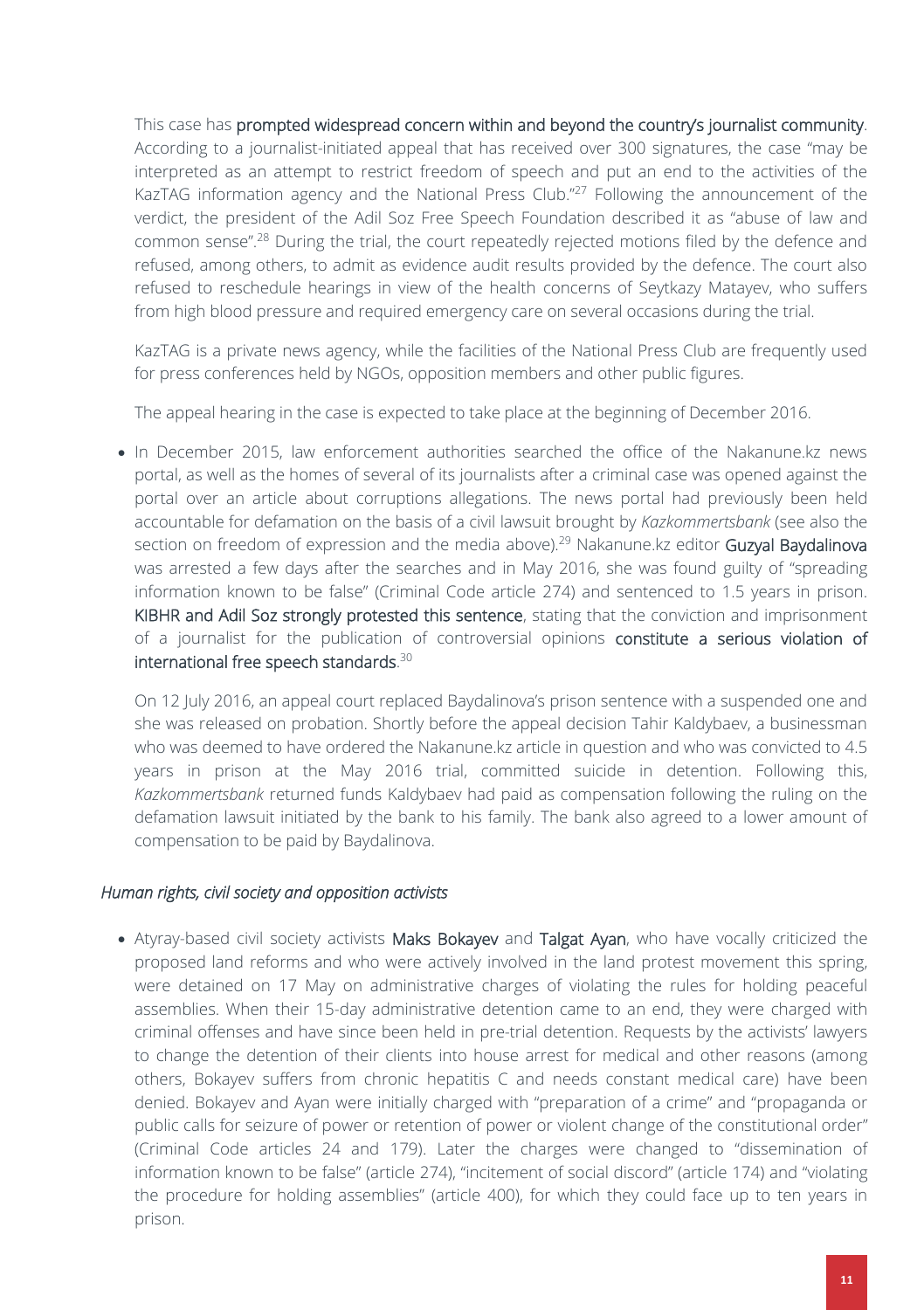The criminal case against Bokayev and Ayan has been widely criticized as an assault on the right to freedom of peaceful assembly and freedom of expression by national and international civil society organizations, which have called for dropping all charges against the two activists.<sup>31</sup>

The trial against the two activists began on 12 October 2016. KIBHR's monitoring of the trial shows that it has been being conducted with clear bias in favour of the prosecution. Most defence motions have been rejected and key witnesses of the prosecution have been allowed to provide their testimony through video connections, giving rise to concerns that they may have been subjected to pressure out of the sight of court participants. The court has failed to give due attention to Maks Bokayev's deteriorating health condition. Moreover, Gulnar Dauleshova, the judge hearing the case against Bokayev and Ayan has acknowledged that the process against the two activists is "political". In a ruling issued on 10 October 2016, Dauleshova requested police to take measures to protect her safety, taking into account that the case in question "is of a political character and has caused a public outcry" and with a view to "prevent unlawful measures by relatives of the defendants and other individuals".<sup>32</sup>

On 21 November 2016, prosecutors requested eight-year prison sentences for both activists, and the judge stated that that the verdict will be announced on 28 November 2016.

• Prior to the planned land reform protests on 21 May 2016 Astana-based human rights defender Makhambet Abzhan, who had made numerous social media posts about the protests, was apprehended and sentenced to 10 days' administrative detention for allegedly "resisting police". He was subsequently criminally charged and on 18 August 2016, he was convicted of failing to obey the orders of police and offending and using violence against representatives of law enforcement authorities. He was sentenced to one year's restricted freedom, with court-imposed restrictions on his freedom of movement.

According to the charges, Abzhan allegedly "made a scene" at a local tax office in May this year and resisted and "tore off the pocket" of the uniform of one police officer when police asked him to go with them to the police station. Abzhan has denied these charges, noting that police was not called to the scene of the alleged crime, did not draw up any protocol of the incident nor explain his rights and simply asked him to accompany them.<sup>33</sup> During the trial, the court failed to take into account video material and medical expertise provided by the defence to show the unfoundedness of the charges against Abzhan.

On 7 October 2016, Abzhan's appeal was rejected and his sentence increased to two years' restricted freedom. He believed that the sentence was increased because of his efforts to organize new peaceful protests, including in support of activists Max Bokayev and Talgat Ayan.

• In one of the most problematic free speech cases this year, on 22 January 2016, activists Ermek Narymbaev and Serikzhan Mambetalin were convicted of "inciting national discord" (Criminal Code article 174) and sentenced to two and three years in prison, respectively. They were also prohibited from engaging in public activities for five years. The charges against the two activists concerned Facebook posts where they shared a supposedly offensive text posted elsewhere. Both of them are known as vocal government opponents on social media, and the real reason for the charges against them appear to have been their on- and offline engagement on social and political issues. The trial against them was marred by serious due process and fair trial violations and the trial went ahead despite serious concerns about the health of the defendants.<sup>34</sup> On 30 March 2016, an appeal court changed the prison sentences of the two activists into non-prison sentences of restricted freedom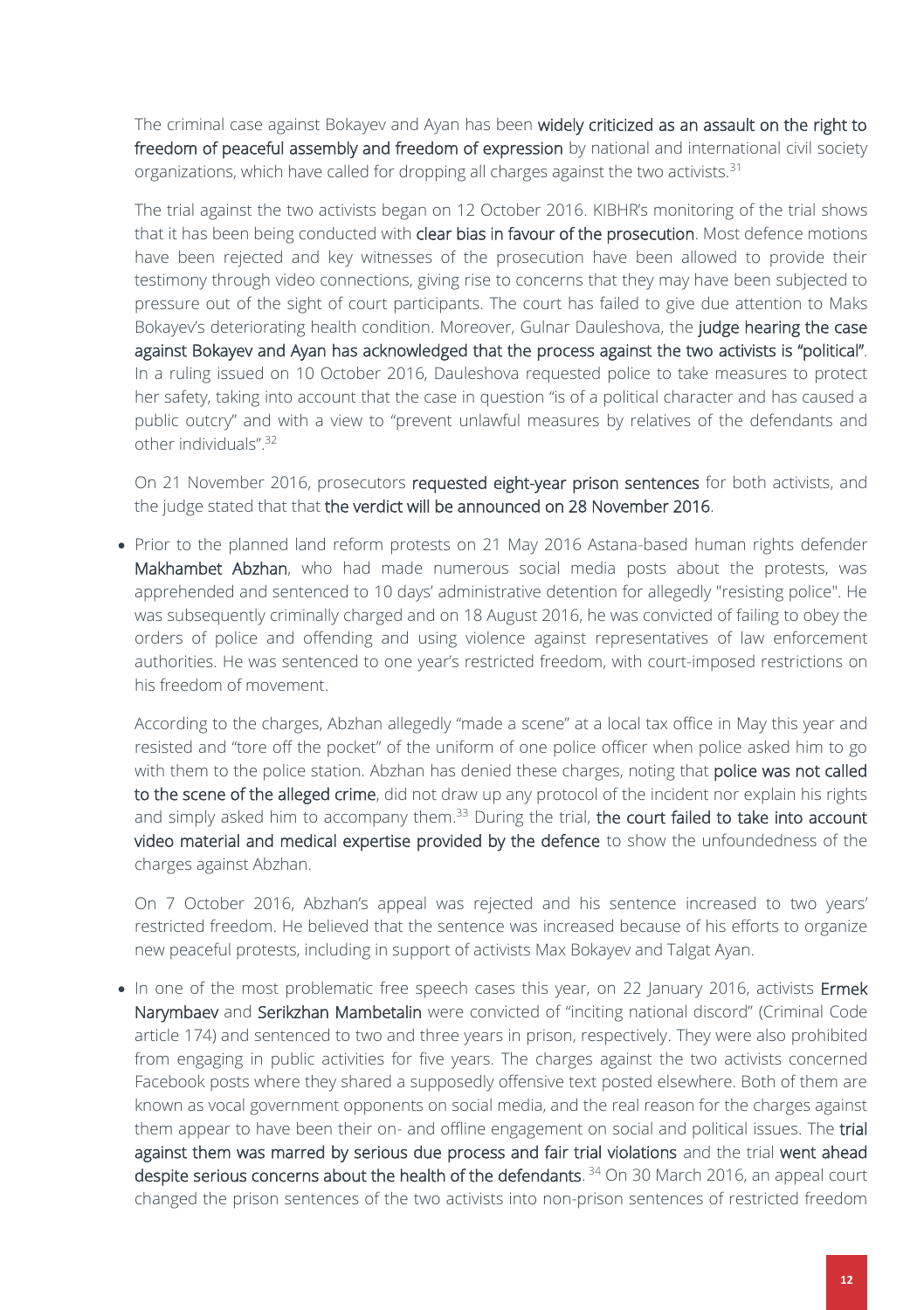for 3 years (Narymbaev) and 1 year (Mambetalin), respectively, while upholding the ban for them to engage in public activities.

In connection with the land reform protests in spring 2016 (see more under "freedom of assembly"), Narymbaev was designated a "witness" in a criminal case on calling for the violent overthrow or change of the constitutional system that was opened in relation to these protests. There were serious concerns that his status would be changed into that of a suspect. In July 2016, Narymbaev fled to Ukraine and has applied for asylum in this country.

- Another activist, Bolatbek Blyalov was also convicted of "inciting discord" in late January 2016 and sentenced to three years of restricted freedom, during which time he will be subjected to limitations on his freedom of movement and participation in public activities. The charges against Blyalov concerned YouTube posts where he expressed his opinion on issues such as social problems and nationalism. There are reasons to believe that he was prosecuted for his civic activities.<sup>35</sup> He had, among others, provided legal assistance to victims of house demolitions and campaigned against the launching of Russian space rockets from Kazakhstan's Baikonur Cosmodrome before the criminal case against him was initiated.
- Social media administrator Igor Sychev remains in prison after being sentenced to five years in prison for "propagating separatism" through the use of media (Criminal Code article 180) in November 2015. This offense is also so vaguely worded that it may be used to unduly restrict freedom of expression. Sychev was charged for sharing a survey asking visitors of the *VKontakte* page he administers to express their opinion as to whether the East Kazakhstan Region should join Russia. According to him, he did not create this survey, but only posted it and removed it from the *VKontakte* page as soon as concerns were raised about it.
- In June 2016, a criminal case on "slandering a prosecutor" (Criminal Code article 411) and "false denunciation" (article 419) was initiated against Amangeldy Batyrbekov – an anti-corruption activist and head of the Adilet public association. He was placed under house arrest. The charges against Batyrbekov are related to an article published in Adilet's newspaper in April 2015 where he questioned the lawfulness of the actions of the region's deputy prosecutor in two legal cases. In October 2015, Batyrbekov was already convicted of defamation because of this article and sentenced to one year and six months of deprivation of liberty. However, in January 2016, an appeal court cancelled the sentence on procedural grounds. The trial on the new charges began at the end of September 2016. At the time of writing, the proceedings were still under way.
- It was a relief that long-term political prisoner, opposition leader Vladimir Kozlov was finally released on parole in August 2016 after spending more than four years in prison on charges relating to his alleged role in the 2011 Zhanaozen events. However, we regret that the charges against him have not been quashed. Two other individuals who have spent several years in prison after being convicted for reasons considered to be politically motivated, human rights defender Vadim Kuramshin and poet and dissident Aron Atabek remain behind bars.

Kuramshin was sentenced to 12 years in prison on extortion charges believed to be retaliation for his human rights work, including participation in an OSCE human rights conference in 2012. He has complained about pressure by prison authorities and has launched a number of hunger strikes to protest his treatment. He has been subjected to strict prison conditions for pro-longed periods of time because of alleged violations of prison rules, most recently because of his "untidy appearance" (as he had not been able to shave following the confiscation of his shaving device).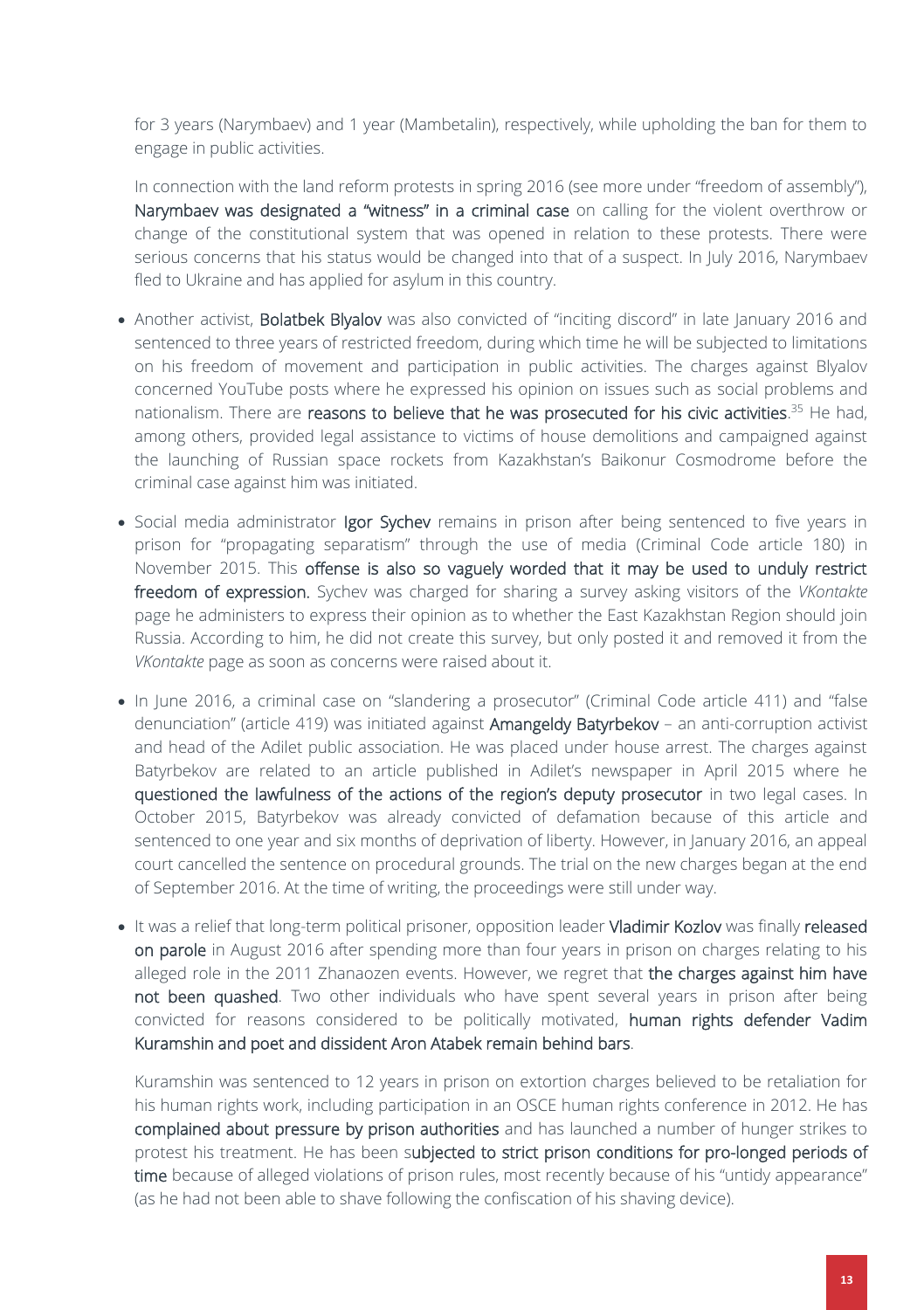Atabek is serving an 18-year sentence for allegedly organizing riots in 2006. He has submitted numerous complaints to court about his treatment in prison, including lengthy solitary confinement but most of them have been rejected.

In its March 2016 resolution on Kazakhstan,<sup>36</sup> the European Parliament recognized that Vadim Kuramshin and Aron Atabek, along with Vladimir Kozlov have been convicted on political grounds and demanded that they receive immediate access to necessary medical treatment and are allowed regular visits by family members, legal representatives and representatives of human rights and prisoners' rights organizations.

#### *Religious activists*

1

• In November 2015, a local Astana court found Seventh Day Adventist Yklas Kabduakasov guilty of "inciting religious discord" and sentenced him to seven years of restricted freedom, featuring courtimposed restrictions. The following month, his conviction was upheld on appeal and his sentence increased to two years' imprisonment in a labour camp. The charges against Kabduakasov were brought because of his peaceful efforts to discuss his faith with others and share religious literature with them, which are crucial elements of the right to freedom of religion.<sup>37</sup>

- http://tbinternet.ohchr.org/\_layouts/treatybodyexternal/Download.aspx?symbolno=CCPR%2fC%2fKAZ%2fCO%2f2&Lang=en
- **<sup>3</sup>** Par. 13 and 49 of the Concluding observations of the Human Rights Committee on the second periodic report of Kazakhstan.

- **<sup>5</sup>** The list is available at[: http://kfm.gov.kz/ru/the-list-of-organizations-and-individuals-associa/](http://kfm.gov.kz/ru/the-list-of-organizations-and-individuals-associa/)
- **<sup>6</sup>** The FATF recommendations are available at: http://www.fatf-

**<sup>1</sup>** European Parliament resolution of 10 March 2016 on freedom of expression in Kazakhstan (2016/2607(RSP), available at: http://www.europarl.europa.eu/sides/getDoc.do?type=TA&reference=P8-TA-2016-0083&language=EN&ring=P8-RC-2016-0337

**<sup>2</sup>** Par. 49 of Concluding observations of the Human Rights Committee on the second periodic report of Kazakhstan adopted in July 2016, at

**<sup>4</sup>** Par. 14 and 50 of the Concluding observations of the Human Rights Committee on the second periodic report of Kazakhstan.

gafi.org/media/fatf/documents/recommendations/pdfs/FATF\_Recommendations.pdf

**<sup>7</sup>** As reported by Fergana on 9 September 2016,<http://www.fergananews.com/news/25302>

**<sup>8</sup>** See joint appeal by several dozen Kazakhstani NGOs from September 2015, at: http://misk.org.kz/news/?ELEMENT\_ID=801 **<sup>9</sup>** See detailed analysis of the law by KIBHR Chair of the Board Yevgeniy Zhovtis, available at:

[http://bureau.kz/en/news/kibhr\\_information/statement\\_on\\_the\\_adoption\\_of\\_the\\_law\\_on\\_ngo\\_main](http://bureau.kz/en/news/kibhr_information/statement_on_the_adoption_of_the_law_on_ngo_main)

**<sup>10</sup>** Par. 54 of the Concluding observations of the Human Rights Committee on the second periodic report of Kazakhstan.

**<sup>11</sup>** The new provisions (in Russian) are available at: http://online.zakon.kz/Document/?doc\_id=36220400#pos=1;-62

**<sup>12</sup>** Report of the Special Rapporteur on the rights to freedom of peaceful assembly and of association on his mission to Kazakhstan, June 2015, http://freeassembly.net/rapporteurreports/kazakhstan/

**<sup>13</sup>** «Преследование профсоюзных активистов в «МангистауМунайГазе», 2 November 2015, at http://socialismkz.info/?p=15049 **14** "Statement by the Special Rapporteur on the rights to freedom of peaceful assembly and of association at the conclusion of his visit to the Republic of Kazakhstan," 27 January 2015, at

http://www.ohchr.org/EN/NewsEvents/Pages/DisplayNews.aspx?NewsID=15518&LangID=E#sthash.P4X042hl.dpuf

**<sup>15</sup>** Report of the Special Rapporteur on the rights to freedom of peaceful assembly and of association on his mission to Kazakhstan, June 2015, at http://freeassembly.net/reports/kazakhstan/

**<sup>16</sup>** «Комиссия по правам человека при Президенте Казахстана рекомендует Правительству принять новый закон о митингах», 20 October 2015, at http://www.inform.kz/rus/article/2830353

**<sup>17</sup>** See par. 52 of the Concluding observations of the Human Rights Committee on the second periodic report of Kazakhstan adopted.